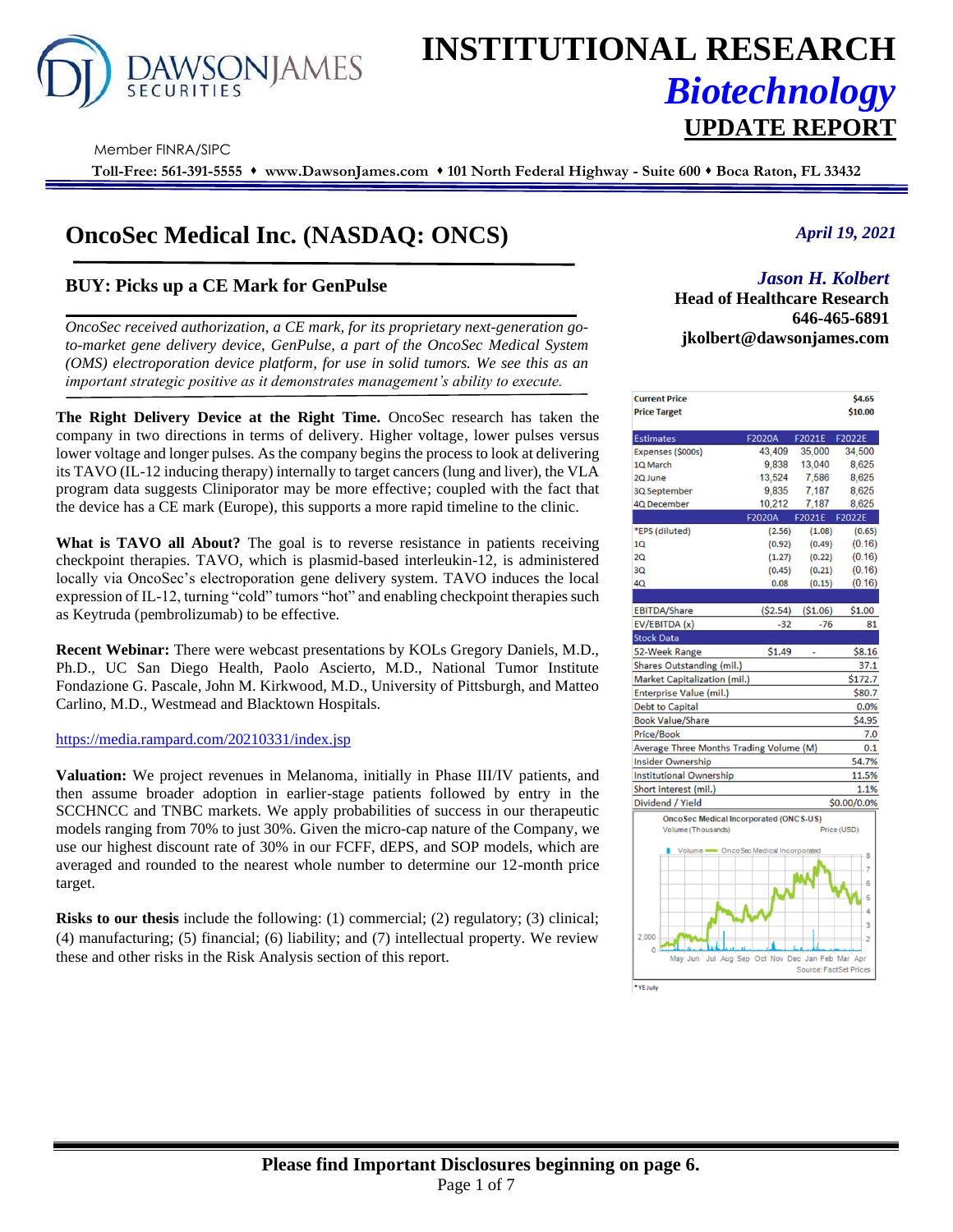

#### **Model Assumptions:**

- 1. We assume an initial commercial launch of TAVO in Stage III/IV Melanoma beginning in 2023. The market is relatively small, based on our assumptions, just 12,000 patients annually. We assume a price of \$90,000 per year and a peak share of just 9%. We use a 70% probability of success or a 30% risk cut.
- 2. We assume expansion to the broader metastatic Melanoma marketplace by 2024, targeting 78,000 patients initially. We assume a starting share of just 1% but growing to 17% by 2030. We assume the same pricing as Stage III/IV. We use a 50% probability of success or a 50% risk cut.
- 3. We assume expansion to SCCHNCC in 2023, 60,000 patients initially. We assume a starting share of just 1% and rising to just 3% by 2030. We assume \$125,000 per therapy course and apply a 55% risk cut.
- 4. We assume expansion to Triple Negative Breast Cancer in 2024, 41,000 patients initially. We assume a starting share of just 1% and rising to just 7% by 2030. We assume \$100,000 per therapy course and apply a 70% risk cut or 30% probability of success.

#### **Exhibit 1. Therapeutic Models**

| Melanoma (Stage III/IV)                  | 2020E   | 2021E   | 2022E    | 2023E    | 2024E    | 2025E    | 2026E     | 2027E     | 2028E     | 2029E     | 2030E     |
|------------------------------------------|---------|---------|----------|----------|----------|----------|-----------|-----------|-----------|-----------|-----------|
| Prevalence                               | 100,350 | 101.354 | 102.367  | 103,391  | 104.425  | 105.469  | 106.524   | 107.589   | 108.665   | 109.751   | 110,849   |
| Growth                                   | 1%      | 1%      | 1%       | 1%       | 1%       | 1%       | 1%        | 1%        | 1%        | 1%        | 1%        |
| Stage III/IV                             | 12,042  | 12,162  | 12,284   | 12,407   | 12,531   | 12,656   | 12,783    | 12,911    | 13,040    | 13,170    | 13,302    |
| % Market Share                           |         |         | 0%       | 2%       | 3%       | 4%       | 5%        | 6%        | 7%        | 8%        | 9%        |
| <b>Total Patients</b>                    |         |         | 0        | 248      | 376      | 506      | 639       | 775       | 913       | 1054      | 1197      |
| Cost per year                            |         |         | \$90,000 | \$92,700 | \$95,481 | \$98,345 | \$101.296 | \$104.335 | \$107,465 | \$110,689 | \$114,009 |
| % Price Increase                         |         |         | 3%       | 3%       | 3%       | 3%       | 3%        | 3%        | 3%        | 3%        | 3%        |
| Sales (\$M)                              |         |         | \$0      | \$23.002 | \$35,894 | \$49.787 | \$64.742  | \$80,822  | \$98,092  | \$116,623 | \$136,488 |
| Risk Adjustment                          |         |         | 30%      | 30%      | 30%      | 30%      | 30%       | 30%       | 30%       | 30%       | 30%       |
| Revenue (\$M)                            |         |         | \$0      | \$16.102 | \$25,126 | \$34,851 | \$45,320  | \$56,575  | \$68,664  | \$81,636  | \$95,542  |
| Source: Company reports and Dawson James |         |         |          |          |          |          |           |           |           |           |           |

| Melanoma (All Ex. Stage III/IV) | 2020E   | 2021E   | 2022E    | 2023E    | 2024E    | 2025E     | 2026E     | 2027E       | 2028E       | 2029E       | 2030E       |
|---------------------------------|---------|---------|----------|----------|----------|-----------|-----------|-------------|-------------|-------------|-------------|
| Prevalence                      | 100.350 | 101.354 | 102.367  | 103.391  | 104.425  | 105.469   | 106.524   | 107.589     | 108.665     | 109.751     | 110.849     |
| Growth                          | 1%      | $1\%$   | 1%       | 1%       | 1%       | $1\%$     | 1%        | $1\%$       | 1%          | 1%          | 1%          |
| Stage II <sup>V</sup>           | 75,263  | 76,015  | 76,775   | 77.543   | 78,318   | 79,102    | 79,893    | 80,692      | 81,499      | 82,313      | 83,137      |
| % Market Share                  |         |         | 0%       | 0%       | 1%       | 5%        | 8%        | 12%         | 15%         | 16%         | 17%         |
| <b>Total Patients</b>           |         |         |          |          | 783      | 3955      | 6391      | 9683        | 12225       | 13170       | 14133       |
| Cost per year                   |         |         | \$90,000 | \$92,700 | \$95,481 | \$98,345  | \$101.296 | \$104.335   | \$107,465   | \$110,689   | \$114,009   |
| % Price Increase                |         |         | 3%       | 3%       | 3%       | 3%        | 3%        | 3%          | 3%          | 3%          | 3%          |
| Sales (\$M)                     |         |         | \$0      | \$0      | \$74.779 | \$388.964 | \$647,423 | \$1.010.272 | \$1,313,732 | \$1,457,787 | \$1,611,319 |
| Risk Adjustment                 |         |         | 50%      | 50%      | 50%      | 50%       | 50%       | 50%         | 50%         | 50%         | 50%         |
| Revenue (\$M)                   |         |         | \$0      | \$0      | \$37.390 | \$194.482 | \$323.712 | \$505.136   | \$656,866   | \$728.893   | \$805,660   |

| <b>SCCHNC</b>         | 2020E  | 2021E  | 2022E     | 2023E     | 2024E     | 2025E     | 2026E     | 2027E     | 2028E     | 2029E     | 2030E     |
|-----------------------|--------|--------|-----------|-----------|-----------|-----------|-----------|-----------|-----------|-----------|-----------|
| Prevalence            | 59,067 | 59,658 | 60,254    | 60,857    | 61,465    | 62,080    | 62.701    | 63,328    | 63,961    | 64,601    | 65,247    |
| Growth                | $1\%$  | 1%     | 1%        | 1%        | 1%        | 1%        | 1%        | $1\%$     | 1%        | 1%        | 1%        |
| % Market Share        |        |        | 0%        | 1%        | 2%        | 3%        | 3%        | 3%        | 3%        | 3%        | 3%        |
| <b>Total Patients</b> |        |        |           | 609       | 1229      | 1862      | 1881      | 1900      | 1919      | 1938      | 1957      |
| Cost per year         |        |        | \$125,000 | \$128,750 | \$132,613 | \$136,591 | \$140.689 | \$144,909 | \$149,257 | \$153,734 | \$158,346 |
| % Price Increase      |        |        | 3%        | 3%        | 3%        | 3%        | 3%        | 3%        | 3%        | 3%        | 3%        |
| Sales (\$M)           |        |        | \$0       | \$78,353  | \$163,021 | \$254.387 | \$264,639 | \$275,304 | \$286,398 | \$297,940 | \$309,947 |
| Risk Adjustment       |        |        | 55%       | 55%       | 55%       | 55%       | 55%       | 55%       | 55%       | 55%       | 55%       |
| Revenue (\$M)         |        |        | \$0       | \$35,259  | \$73,360  | \$114,474 | \$119.087 | \$123,887 | \$128,879 | \$134,073 | \$139,476 |

*Source: Company reports and Dawson James*

| <b>Breast Cancer - Triple Negative</b>    | 2020E   | 2021E   | 2022E   | 2023E     | 2024E     | 2025E     | 2026E     | 2027E     | 2028E     | 2029E     | 2030E     |
|-------------------------------------------|---------|---------|---------|-----------|-----------|-----------|-----------|-----------|-----------|-----------|-----------|
| <b>BC</b> Prevalence                      | 276,480 | 279.245 | 282.037 | 284.858   | 287.706   | 290.583   | 293.489   | 296.424   | 299.388   | 302,382   | 305,406   |
| Growth                                    | 1%      | 1%      | 1%      | 1%        | $1\%$     | 1%        | 1%        | 1%        | 1%        | 1%        | 1%        |
| Triple Negative Breast Cancer (15%)       | 41.472  | 41.887  | 42.306  | 42.729    | 43.156    | 43.587    | 44.023    | 44.464    | 44.908    | 45,357    | 45,811    |
| 'ercent of PD1/PD-L1 non-responders (70%) | 29,030  | 29.321  | 29.614  | 29.910    | 30.209    | 30.511    | 30.816    | 31.125    | 31.436    | 31.750    | 32,068    |
| % Market Share                            |         |         |         | 0%        | $1\%$     | 2%        | 3%        | 4%        | 5%        | 6%        | 7%        |
| <b>Total Patients</b>                     |         |         |         |           | 302       | 610       | 924       | 1.245     | 1.572     | 1,905     | 2,245     |
| Cost per year                             |         |         |         | \$100,000 | \$103,000 | \$106,090 | \$109,273 | \$112,551 | \$115,927 | \$119,405 | \$122,987 |
| % Price Increase                          |         |         |         | 3%        | 3%        | 3%        | 3%        | 3%        | 3%        | 3%        | 3%        |
| Sales (\$M)                               |         |         |         | \$0       | \$31,115  | \$64,739  | \$101.022 | \$140.124 | \$182,213 | \$227,468 | \$276,074 |
| Risk Adjustment                           |         |         |         | 70%       | 70%       | 70%       | 70%       | 70%       | 70%       | 70%       | 70%       |
| Revenue (\$M)                             |         |         |         | \$0       | \$9.335   | \$19,422  | \$30.306  | \$42.037  | \$54.664  | \$68,240  | \$82.822  |

*Source: Company reports and Dawson James estimates*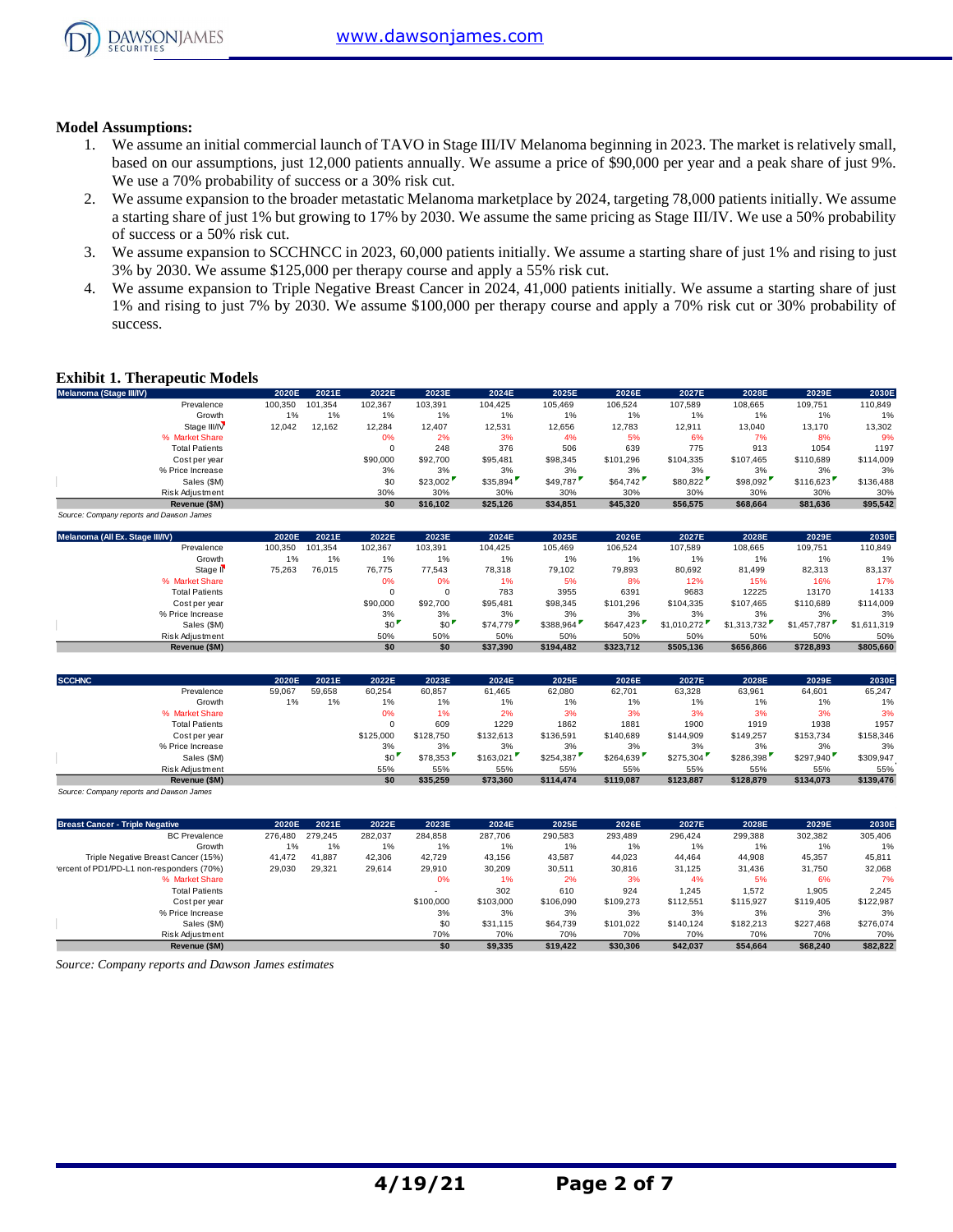

**Valuation.** Using our therapeutic models above (see those assumptions), we project revenues out to the year 2030. Our valuation is also based on projected, fully diluted, out-year share count and assumes multiple capital raises. We apply probabilities of success in our therapeutic models ranging from 70% to just 30%. Given the micro-cap nature of the Company, we use our highest discount rate of 30% in our FCFF, dEPS, and SOP models, which are averaged and rounded to the nearest whole number to determine our 12-month price target.

#### **Exhibit 2. Free Cash Flow Model**

Average \$ 10

| Price Target \$<br>Year       | 11   |           |           |           |           |           |        |        |         |         |         |         |         |           |
|-------------------------------|------|-----------|-----------|-----------|-----------|-----------|--------|--------|---------|---------|---------|---------|---------|-----------|
|                               | 2021 |           |           |           |           |           |        |        |         |         |         |         |         |           |
| DCF Valuation Using FCFF (M): |      |           |           |           |           |           |        |        |         |         |         |         |         |           |
| units ('000)                  |      |           | 2019A     | 2020A     | 2021E     | 2022E     | 2023E  | 2024E  | 2025E   | 2026E   | 2027E   | 2028E   | 2029E   | 2030E     |
| EBIT                          |      |           | (30, 275) | (43, 126) | (35, 184) | (34,500)  | 10,252 | 95,745 | 298,197 | 442,217 | 636,464 | 804,877 | 901,052 | 1,003,625 |
| Tax Rate                      |      |           | 0%        | 0%        | 0%        | 0%        | 10%    | 20%    |         | 30%     | 35%     | 36%     | 37%     | 38%       |
| $EBIT(1-t)$                   |      |           | (30, 275) | (43, 126) | (35, 184) | (34,500)  | 9,227  | 76,596 | 298,197 | 309,552 | 413,701 | 515,121 | 567,662 | 622,247   |
| Change in NWC                 |      |           |           |           |           |           |        |        |         |         |         |         |         |           |
| <b>FCF</b>                    |      |           | (30, 275) | (43, 126) | (35, 184) | (34,500)  | 9,227  | 76,596 | 298,197 | 309,552 | 413,701 | 515,121 | 567,662 | 622,247   |
| PV of FCF                     |      |           | (51, 164) | (56,064)  | (35, 184) | (26, 538) | 5,459  | 34,864 | 104,407 | 83,371  | 85,709  | 82,093  | 69,589  | 58,678    |
| Discount Rate                 |      | 30%       |           |           |           |           |        |        |         |         |         |         |         |           |
| Long Term Growth Rate         |      | 1%        |           |           |           |           |        |        |         |         |         |         |         |           |
| <b>Terminal Cash Flow</b>     |      | 2,167,137 |           |           |           |           |        |        |         |         |         |         |         |           |
| Terminal Value YE2030         |      | 265,668   |           |           |           |           |        |        |         |         |         |         |         |           |
| <b>NPV</b>                    |      | 620,889   |           |           |           |           |        |        |         |         |         |         |         |           |
| NPV-Debt                      |      | 7,825     |           |           |           |           |        |        |         |         |         |         |         |           |
| Shares out (thousands)        |      | 54,417    | 2030E     |           |           |           |        |        |         |         |         |         |         |           |
| NPV Per Share                 | s    | 11        |           |           |           |           |        |        |         |         |         |         |         |           |

*Source: Dawson James estimates, company reports*

#### **Exhibit 3. Discounted EPS Model**

| 2021        |
|-------------|
| 2030        |
| 10          |
| 30%         |
| \$<br>11.43 |
| \$<br>11    |
|             |

| Current Year<br>Year of EPS               |               | 2021<br>2030 |                 | Discount Rate and Earnings Multiple Varies, Year is Constant<br>2030 EPS |          |          |          |         |                 |       |  |  |
|-------------------------------------------|---------------|--------------|-----------------|--------------------------------------------------------------------------|----------|----------|----------|---------|-----------------|-------|--|--|
|                                           |               |              |                 |                                                                          |          |          |          |         |                 |       |  |  |
| Earnings Multiple                         |               | 10           | Earnings        |                                                                          | 5%       | 10%      | 15%      | 20%     | 25%             | 30%   |  |  |
| Discount Factor                           |               | 30%          | <b>Multiple</b> | 0                                                                        | \$0.00   | \$0.00   | \$0.00   | \$0.00  | $$0.00$ \$      |       |  |  |
| Selected Year EPS                         | $\mathbf{\$}$ | 11.43        |                 |                                                                          | \$36.85  | \$24.25  | \$16.25  | \$11.08 | $$7.67$ \$      | 5.39  |  |  |
| <b>NPV</b>                                | - 33          | 11           |                 | 10 <sub>1</sub>                                                          | \$73.70  | \$48.49  | \$32.50  | \$22.16 | $$15.35$ \$     | 10.78 |  |  |
| Source: Company reports and Daw son James |               |              |                 | 15                                                                       | \$110.56 | \$72.74  | \$48.75  | \$33.24 | $$23.02$ \$     | 16.17 |  |  |
|                                           |               |              |                 | 20                                                                       | \$147.41 | \$96.98  | \$65.01  | \$44.32 | \$30.69<br>\$   | 21.56 |  |  |
|                                           |               |              |                 | 25                                                                       | \$184.26 | \$121.23 | \$81.26  | \$55.40 | \$38.37<br>- \$ | 26.96 |  |  |
|                                           |               |              |                 | 30                                                                       | \$221.11 | \$145.47 | \$97.51  | \$66.48 | \$46.04<br>\$   | 32.35 |  |  |
|                                           |               |              |                 | 35 <sub>1</sub>                                                          | \$257.97 | \$169.72 | \$113.76 | \$77.56 | \$53.71<br>\$   | 37.74 |  |  |

*Source: Dawson James estimates*

#### **Exhibit 4. Sum-of-the-Parts Model**

| <b>Oncosec Medical Sum of the Parts</b> | LT Gr | Discount Rate | Yrs. to Mkt | % Success | Peak Sales MM's | Term Val |
|-----------------------------------------|-------|---------------|-------------|-----------|-----------------|----------|
| Melanoma (Stage III/IV)                 | $1\%$ | 30%           | 3           | 70%       | \$136           | \$471    |
| <b>NPV</b>                              |       |               |             |           |                 | \$1.93   |
| Melanoma (other)                        | $1\%$ | 30%           | 5           | 50%       | \$901           | \$3,108  |
| <b>NPV</b>                              |       |               |             |           |                 | \$5.38   |
| <b>SCCHNC</b>                           | $1\%$ | 30%           | 5           | 45%       | \$139           | \$481    |
| <b>NPV</b>                              |       |               |             |           |                 | \$0.75   |
| <b>Breast Cancer - Triple Negative</b>  | $1\%$ | 30%           | 7           | 30%       | \$276           | \$952    |
| <b>NPV</b>                              |       |               |             |           |                 | \$0.59   |
| Pipeline                                | $1\%$ | 30%           | 5           | 50%       | \$100           | \$345    |
| <b>NPV</b>                              |       |               |             |           |                 | \$0.60   |
| Net Margin                              |       |               |             |           |                 | 70%      |
| MM Shrs OS (2030E)                      |       |               |             |           |                 | 54       |
| Total                                   |       |               |             |           |                 | \$9      |

*Source: Dawson James estimates*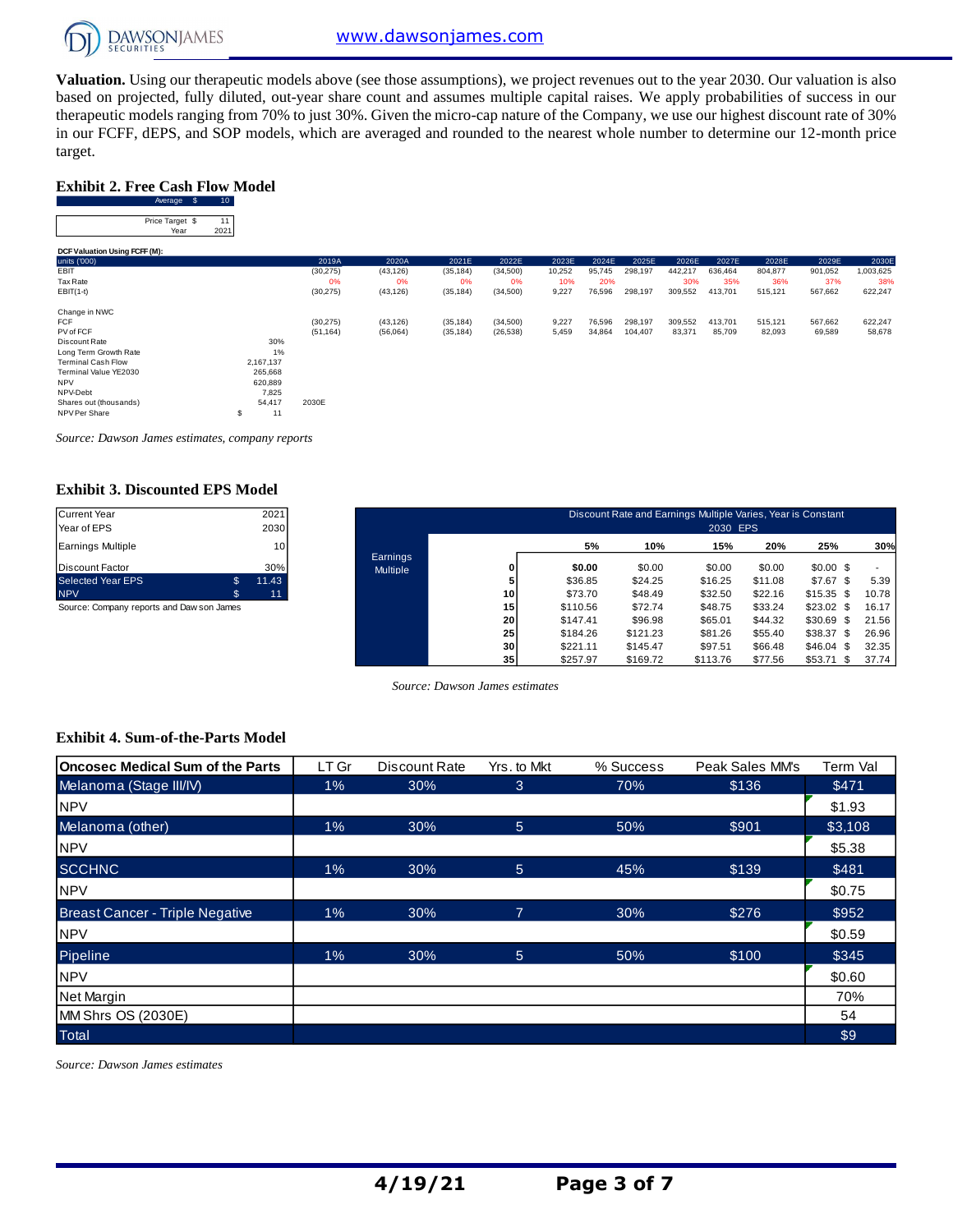

#### **Risk Analysis**

**Clinical and regulatory risk.** There is no assurance that any of the Company's products will be approved for any of the proposed indications and/or that the clinical data will be compelling. We recognize the competitive environment is evolving rapidly, and as such, it is possible that clinical programs may need to be revised, extending timelines.

**Commercial risk.** There are multiple competing therapies, and there can be no assumption that TAVO can be competitive if and when it is ready for approval and commercialization.

**Financial risk.** The Company may need to raise capital in the marketplace, and there can be no assurances that the Company will be able to raise capital and do so on favorable terms successfully.

Liability. There can be no assurances that the products and Company are exposed to liabilities from products once commercialized.

**Manufacturing.** The Company will need to manufacture its devices and products, and this may require expansion and capital resources to be able to provide products at scale prior to commercialization. There can be no assurances that the Company will be able to overcome such hurdles.

**Intellectual property risk.** The Company may have to defend its patents and technical know-how, and there can be no assurances that the licenses will not be infringed or will be held as valid if challenged, and the Company may infringe on third parties' patents.

**Reimbursement and insurance payment risk.** Insurance payment for products may be an additional hurdle to adoption.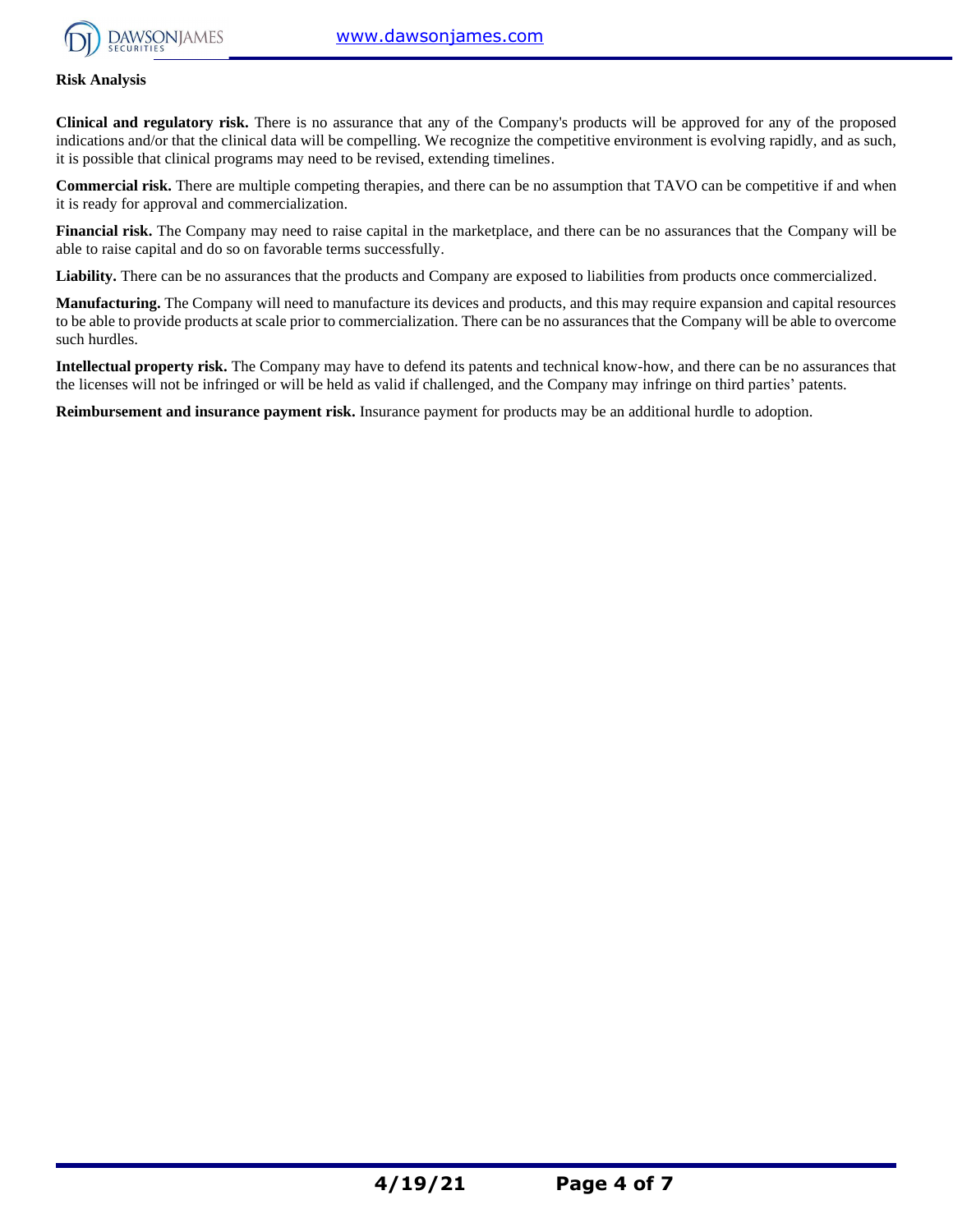#### **Exhibit 5. Income Statement**

| Oncosec Medical Inc. Income Statement (\$000)           | 7.2019    | 7.2020    | Aug-Oct        | Nov.-Jan. | Feb.-Apr. | May-July  | 7.2021         | 7.2022    | 7.2023 | 7.2024  | 7.2025  | 7.2026  | 7.2027  | 7.2028  | 7.2029    | 7.2030    |
|---------------------------------------------------------|-----------|-----------|----------------|-----------|-----------|-----------|----------------|-----------|--------|---------|---------|---------|---------|---------|-----------|-----------|
| <b>Oncosec Medical .: YE Jul 31</b>                     | 2019A     | 2020A     | 1Q21A          | 2Q21E     | 3Q21E     | 4Q21E     | 2021E          | 2022E     | 2023E  | 2024E   | 2025E   | 2026E   | 2027E   | 2028E   | 2029E     | 2030E     |
| Revenue (\$000)                                         |           |           |                |           |           |           |                |           |        |         |         |         |         |         |           |           |
| Checkpoint Resistant Metastatic Melanoma - Stage III/IV |           |           |                |           |           |           |                | $\sim$    | 16,102 | 25,126  | 34,851  | 45,320  | 56,575  | 68.664  | 81,636    | 95,542    |
| Other Melanoma's                                        |           |           |                |           |           |           |                |           |        | 37.390  | 194.482 | 323.712 | 505,136 | 656,866 | 728,893   | 805,660   |
| Squamous cell carcinoma head and neck (SCCHN) cancer    |           |           |                |           |           |           |                |           | 35,259 | 73,360  | 114,474 | 119,087 | 123,887 | 128,879 | 134,073   | 139,476   |
| Triple Negative Breast Cancer (TNBC)                    |           |           |                |           |           |           |                |           |        | 9,335   | 19,422  | 30,306  | 42,037  | 54,664  | 68,240    | 82,822    |
| <b>Total Product Sales</b>                              |           |           |                |           |           |           |                |           | 51,361 | 145,210 | 363.229 | 518,425 | 727.635 | 909,074 | 1,012,843 | 1,123,500 |
| Milestones                                              |           |           |                |           |           |           |                |           |        |         |         |         |         |         |           |           |
|                                                         |           |           |                |           |           |           |                |           |        |         |         |         |         |         |           |           |
| <b>Total Revenues</b>                                   |           |           |                |           |           |           |                |           | 51.361 | 145.210 | 363.229 | 518.425 | 727.635 | 909.074 | 1.012.843 | 1.123.500 |
| <b>Expenses</b>                                         |           |           |                |           |           |           |                |           |        |         |         |         |         |         |           |           |
| Cost of Goods Sold                                      |           |           |                |           |           |           |                |           | 4.109  | 10,165  | 25,426  | 36,290  | 50,934  | 63,635  | 70,899    | 78,645    |
| COGS%                                                   |           |           | 10%            | 10%       | 10%       | 10%       | 10%            | 9%        | 8%     | 7%      | 7%      | 7%      | 7%      | 7%      | 7%        | 7%        |
| General and Administrative                              | 11.971    | 18,312    | 3,241          | 4.586     | 4.586     | 4.586     | 17,000         | 20,000    | 22,000 | 24,000  | 24,000  | 24,000  | 24,000  | 24,000  | 24,000    | 24,000    |
|                                                         |           |           |                |           |           |           |                |           |        |         |         |         |         |         |           |           |
| G&A%<br>Research and Development                        |           |           |                |           |           |           |                |           |        |         |         |         |         |         |           |           |
| <b>R&amp;D%</b>                                         | 18,445    | 25,097    | 9,799          | 3,000     | 2,600     | 2,600     | 18,000         | 14,500    | 15,000 | 15,300  | 15,606  | 15,918  | 16,236  | 16,561  | 16,892    | 17,230    |
| <b>Total expenses</b>                                   | 30.417    | 43.409    | 13.040         | 7,586     | 7,187     | 7,187     | 35.000         | 34.500    | 41,109 | 49.465  | 65.032  | 76.208  | 91,171  | 104,196 | 111,791   | 119,875   |
| Oper. Inc. (Loss)                                       | (30, 417) | (43, 409) | (13,040)       | (7, 586)  | (7, 187)  | (7, 187)  | (35,000)       | (34,500)  | 10,252 | 95,745  | 298,197 | 442,217 | 636,464 | 804,877 | 901,052   | 1,003,625 |
| Other income, net                                       | 440       | 185       |                |           |           |           |                |           |        |         |         |         |         |         |           |           |
| Interest expense                                        | (4)       | (5)       | (1)            |           |           |           |                |           |        |         |         |         |         |         |           |           |
| Loss on disposal of property and equipment              | (1)       |           | (6)            |           |           |           |                |           |        |         |         |         |         |         |           |           |
| Foreign currency exchange gain (loss), net              | (281)     | 103       | (177)          |           |           |           |                |           |        |         |         |         |         |         |           |           |
| Realized loss on sale of securities, net                | (12)      |           |                |           |           |           |                |           |        |         |         |         |         |         |           |           |
| Warrant inducement expense                              |           |           |                |           |           |           |                |           |        |         |         |         |         |         |           |           |
| Loss before income taxes                                | (30.275)  | (43.126)  | (13.224)       | (7,586)   | (7, 187)  | (7, 187)  | (35, 184)      | (34,500)  | 10,252 | 95,745  | 298,197 | 442.217 | 636,464 | 804,877 | 901.052   | 1,003,625 |
| Provision for income taxes                              | (1)       | 872       | $\overline{2}$ |           |           |           | $\overline{2}$ |           | 1,025  | 19,149  | 74.549  | 132,665 | 222,762 | 289,756 | 333,389   | 381,377   |
| <b>Tax Rate</b>                                         |           |           | 0%             | 0%        | 0%        | 0%        | 0%             | 0%        | 10%    | 20%     | 25%     | 30%     | 35%     | 36%     | 37%       | 38%       |
| <b>GAAP Net Income (loss)</b>                           | (30.276)  | (42.253)  | (13.225)       | (7,586)   | (7, 187)  | (7.187)   | (35, 185)      | (34,500)  | 9.227  | 76.596  | 223.648 | 309.552 | 413,701 | 515,121 | 567.662   | 622,247   |
| Non-GAAP, Adj.                                          |           |           |                |           |           |           |                |           |        |         |         |         |         |         |           |           |
| <b>Net Margin</b>                                       | <b>NM</b> | <b>NM</b> | <b>NM</b>      | <b>NM</b> | <b>NM</b> | <b>NM</b> | <b>NM</b>      | <b>NM</b> | 0.18   | 0.53    | 0.62    | 0.60    | 0.57    | 0.57    | 0.56      | 0.55      |
| <b>GAAP-EPS</b>                                         | (4.29)    | (2.56)    | (0.49)         | (0.22)    | (0.21)    | (0.15)    | (1.08)         | (0.65)    | 0.17   | 1.44    | 4.19    | 5.78    | 7.69    | 9.54    | 10.47     | 11.43     |
| Non GAAP EPS (dil)                                      | (4.29)    | (2.56)    | (0.49)         | (0.22)    | (0.21)    | (0.15)    | (1.08)         | (0.65)    | 0.17   | 1.44    | 4.19    | 5.78    | 7.69    | 9.54    | 10.47     | 11.43     |
| Wgtd Avg Shrs (Bas) - '000s                             | 7.053     | 16,535    | 26,771         | 34,509    | 34,544    | 36,578    | 33,101         | 42,679    | 42,850 | 43,021  | 43,194  | 43,367  | 43,541  | 43,715  | 43,890    | 44,066    |
| Watd Ava Shrs (Dil) - '000s                             | 7.053     | 16,535    | 26,771         | 34,509    | 34.544    | 46,578    | 33,101         | 52.704    | 52.915 | 53,127  | 53,340  | 53,553  | 53.768  | 53.983  | 54.200    | 54,417    |

*Source: Company reports and Dawson James estimates*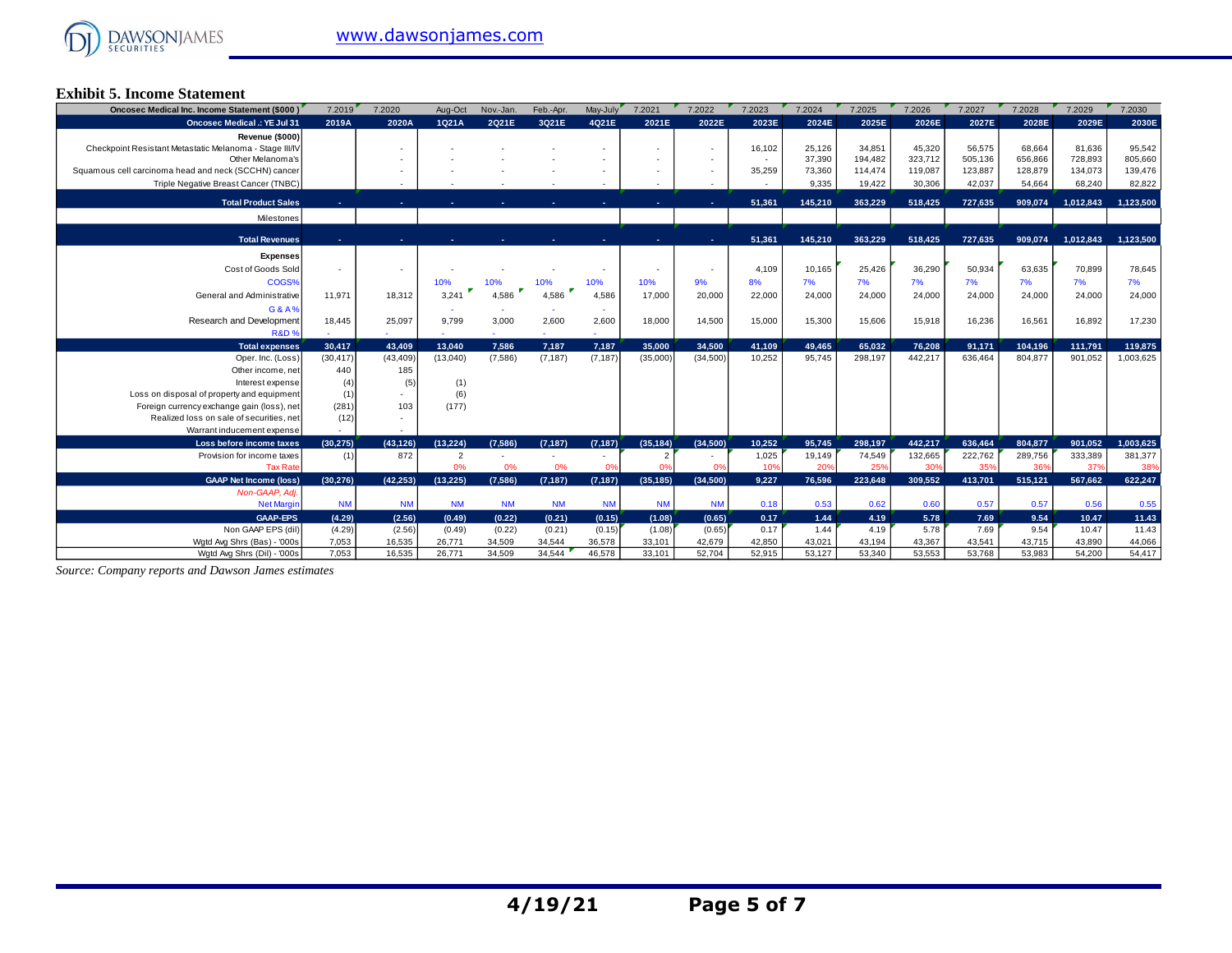

Companies mentioned in this report:

#### **Important Disclosures:**



Price target and ratings changes over the past three years: Initiated – Buy – July 27,  $2020$  – Price Target \$10.00 Update – Buy – August 27, 2020 – Price Target \$10.00 Update – Buy – November 9, 2020 - Price Target \$10.00 Update – Buy – November 25, 2020 - Price Target \$10.00

Update – Buy – February 12, 2021 - Price Target \$10.00

Update – Buy – April 19, 2021 - Price Target \$10.00

Dawson James Securities, Inc. (the "Firm") is a member of the Financial Industry Regulatory Authority ("FINRA") and the Securities Investor Protection Corporation ("SIPC").

The Firm does not make a market in the securities of the subject Company (s). The Firm has engaged in investment banking relationships with the subject Company in the prior twelve months, as a manager or co-manager of a public offering and has received compensation resulting from those relationships. The Firm may seek compensation for investment banking services in the future from the subject Company (s). The Firm has NOT received any other compensation from the subject Company (s) in the last 12 months for services unrelated to managing or co-managing of a public offering.

Neither the research analyst(s) whose name appears on this report nor any member of his (their) household is an officer, director, or advisory board member of these companies. The Firm and/or its directors and employees may own securities of the Company (s) in this report and may increase or decrease holdings in the future. As of March 31, 2021, the Firm as a whole did not beneficially own 1% or more of any class of common equity securities of the subject company(s) of this report. The Firm, its officers, directors, analysts, or employees may affect transactions in and have long or short positions in the securities (or options or warrants related to those securities) of the Company (s) subject to this report. The Firm may affect transactions as principal or agent in those securities.

Analysts receive no direct compensation in connection with the Firm's investment banking business. All Firm employees, including the analyst(s) responsible for preparing this report, may be eligible to receive non-product or service-specific monetary bonus compensation that is based upon various factors, including total revenues of the Firm and its affiliates as well as a portion of the proceeds from a broad pool of investment vehicles consisting of components of the compensation generated by investment banking activities, including but not limited to shares of stock and/or warrants, which may or may not include the securities referenced in this report.

Although the statements in this report have been obtained from and are based upon recognized statistical services, issuer reports or communications, or other sources that the Firm believes to be reliable, we cannot guarantee their accuracy. All opinions and estimates included in this report constitute the analyst's judgment as of the date of this report and are subject to change without notice.